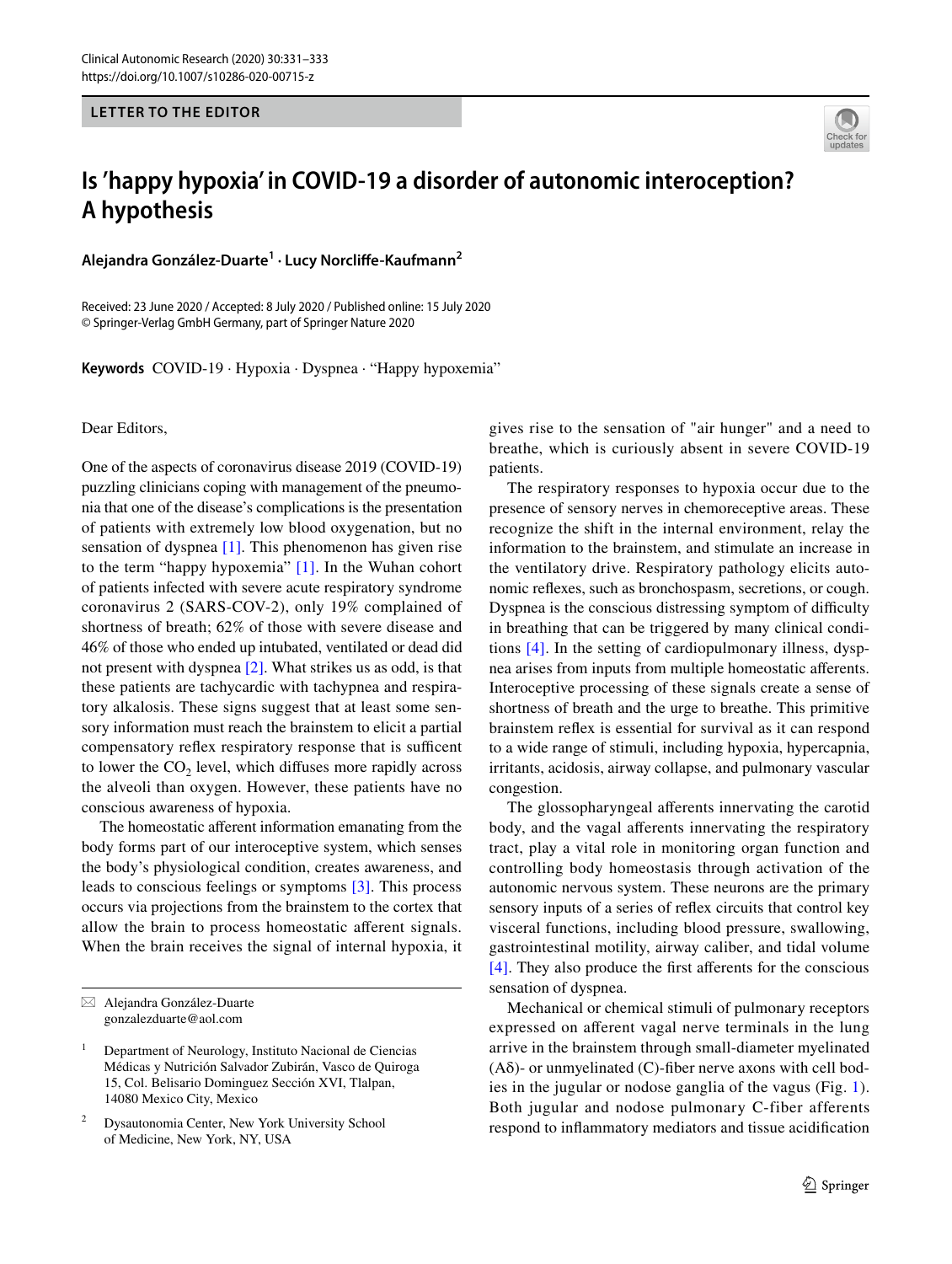

<span id="page-1-0"></span>Fig. 1 Neurophysiology of dyspnea. Main afferent (sensory) homeostatic information arising from areas of the vasculature and lungs give rise to the sensation of dyspnea. When stimulated, the chemoreceptive and mechanoreceptive signals are transmitted to the brainstem via the glossopharyngeal and vagus nerves, converging at the nucleus of the tractus solitarus (*NTS*). Subsequent projections continue to the

in a graded fashion; these can be considered "nociceptive" fbers as they do not react to eupneic breathing or other regular events, but are excited by "noxious" or "potentially noxious" stimuli. The jugular and nodose nerve fbers of the lung have distinct diferences in terms of their embryologic origin, pharmacological responses, and neurochemistry. Thus, they serve diferent functions–which are hard to tease apart in the intact human. The nodose C-fbers probably play a more prominent role in the genesis of dyspnea and the subjective sensation of breathing difficulty. In contrast, jugular fibers may play a more prominent role in coughing [\[4\].](#page-2-3) The vagal C-fiber afferents innervate the larynx response within seconds to laryngeal discomfort and appear to be important in stimulating cough. Meanwhile, the dyspneic sensation is specifcally

somatosensory cortex and other higher brain regions, which provide the interoceptive sense of the internal environment of the body. The processing of these signals within the cortex gives rise to sensations such as air hunger, dyspnea, or shortness of breath. This interceptive processing appears to be abnormally blunted in patients with coronavirus disease 2019

related to the activation of a subgroup of nodose vagal aferent that express adenosine receptors. The aferent information arriving from the vagal and glossopharyngeal nerves converges at the nucleus of the tractus solitarius in the medulla, a key relay site for a variety of other critical homeostatic signals. From here, there are connections to the higher centers of the brain towards the thalamus, somatosensory cortex, insular cortex, and amygdala, all involved in the perception of breathing.

The pathophysiology underlying the dissociation between profound hypoxemia and overt dyspnea in COVID-19 pneumonia is, at this point, unclear. In our experience, this disassociation exists in patients with severe lesions in the glossopharyngeal or vagus nerves due to damage to the cranial nerve after neck cancer or congenital neuropathies, but these